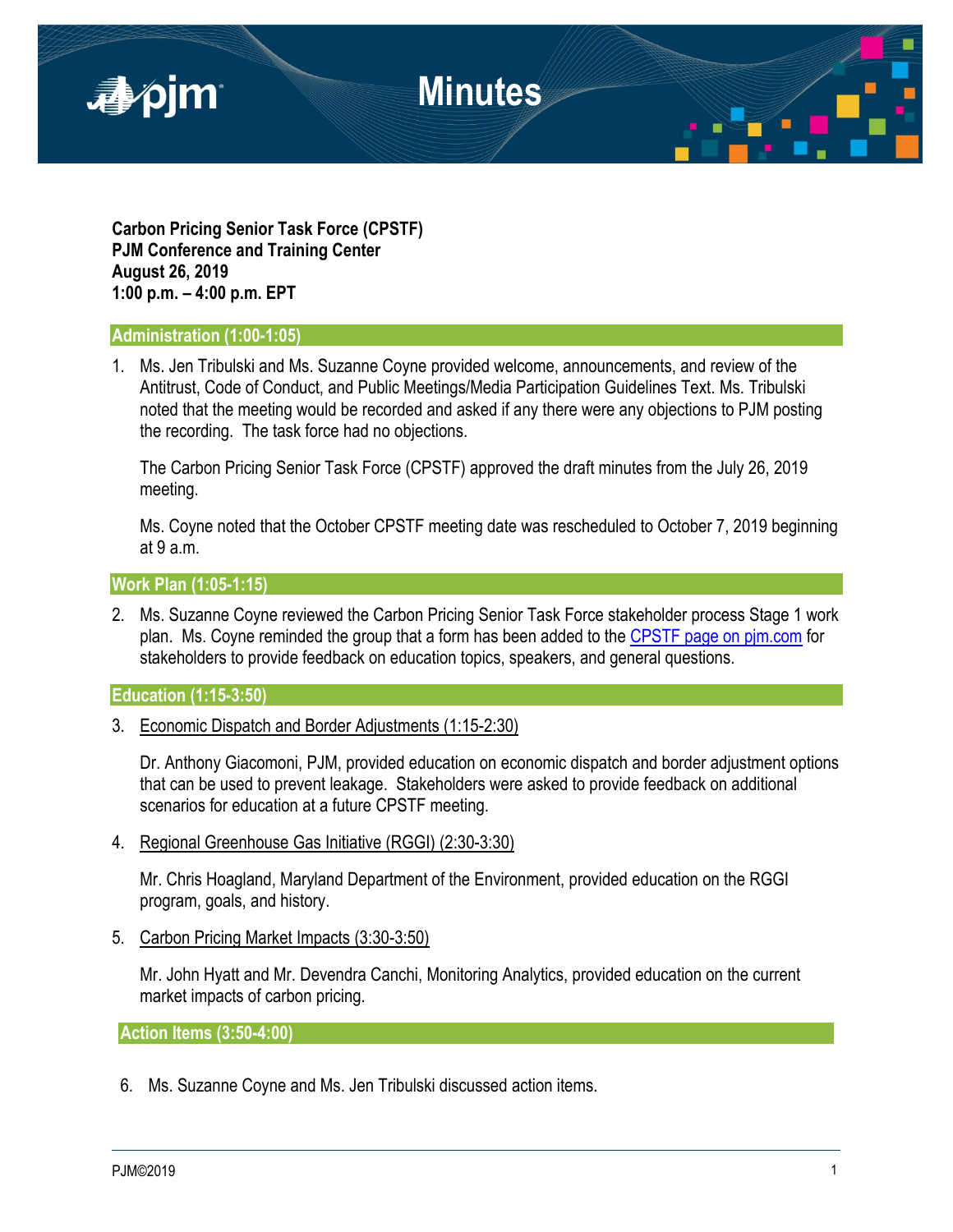

#### **Future Meeting Dates**

October 7, 2019 **9:00 a.m.** 9:00 a.m. PJM Conference & Training Center/ WebEx November 15, 2019 1:00 p.m. 1:00 p.m. PJM Conference & Training Center/ WebEx December 20, 2019 **9:00 a.m.** 9:00 a.m. PJM Conference & Training Center/ WebEx

Author: Suzanne Coyne

#### **In-Person Meeting Attendees**

Tribulski, Jennifer (Facilitator) PJM Interconnection, LLC Not Applicable Coyne, Suzanne (Secretary) PJM Interconnection, LLC Not Applicable Bernabeu, Emanuel **PJM Interconnection, LLC** Not Applicable Borgatti, Michael **Gabel and Associates** Controller and Associates Not Applicable Bresler, Stu **PJM Interconnection, LLC** Not Applicable Brodbeck, John **EDP Renewables North America, LLC** Other Supplier Canchi, Devendra **Monitoring Analytics, LLC** Not Applicable Crystle, Gil UGI Development Company Transmission Owner DeLosa, Joseph New Jersey Board of Public Utilities Not Applicable Foladare, Kenneth **Tangibl** Tangibl Not Applicable Giacomoni, Anthony **PJM Interconnection, LLC** Not Applicable Hegde, Sushma **PJM Interconnection, LLC** Not Applicable Helm, Gary **PJM Interconnection, LLC** Not Applicable Hyatt, John **Monitoring Analytics, LLC** Not Applicable Not Applicable Jayachandran, Marilyn **PJM Interconnection, LLC** Not Applicable Keech, Adam **PJM Interconnection, LLC** Not Applicable Kogut, George **New York Power Authority New York Power Authority** Cher Supplier Kerecman, Joe **Calpine Energy Services, L.P.** Generation Owner Lu, Chenchao **PJM Interconnection, LLC** Not Applicable Marzewski, Skyler **Monitoring Analytics, LLC** Not Applicable Nix, Emma **PJM Interconnection, LLC** Not Applicable O'Connell, Robert PPGI Fund A/B Development, LLC Generation Owner Pilong, Chris **PJM Interconnection, LLC** Not Applicable Robinson, Becky **Not Applicable** Vistra Energy Not Applicable Not Applicable Robinson, Liz **C**ther Other Content Content Content Content Content Content Content Content Content Content Content Content Content Content Content Content Content Content Content Content Content Content Content Content Co Rumsey, Amanda PPL Electric Utilities Corp. dba PPL Utilities Transmission Owner Scarpignato, David Calpine Energy Services, L.P. Generation Owner Schreim, Morris **Maryland Public Service Commission** Not Applicable Schuyler, Ken **PJM Interconnection, LLC** Not Applicable Scorsolini, Mark **PSE&G** Other Supplier Constants Applier Supplier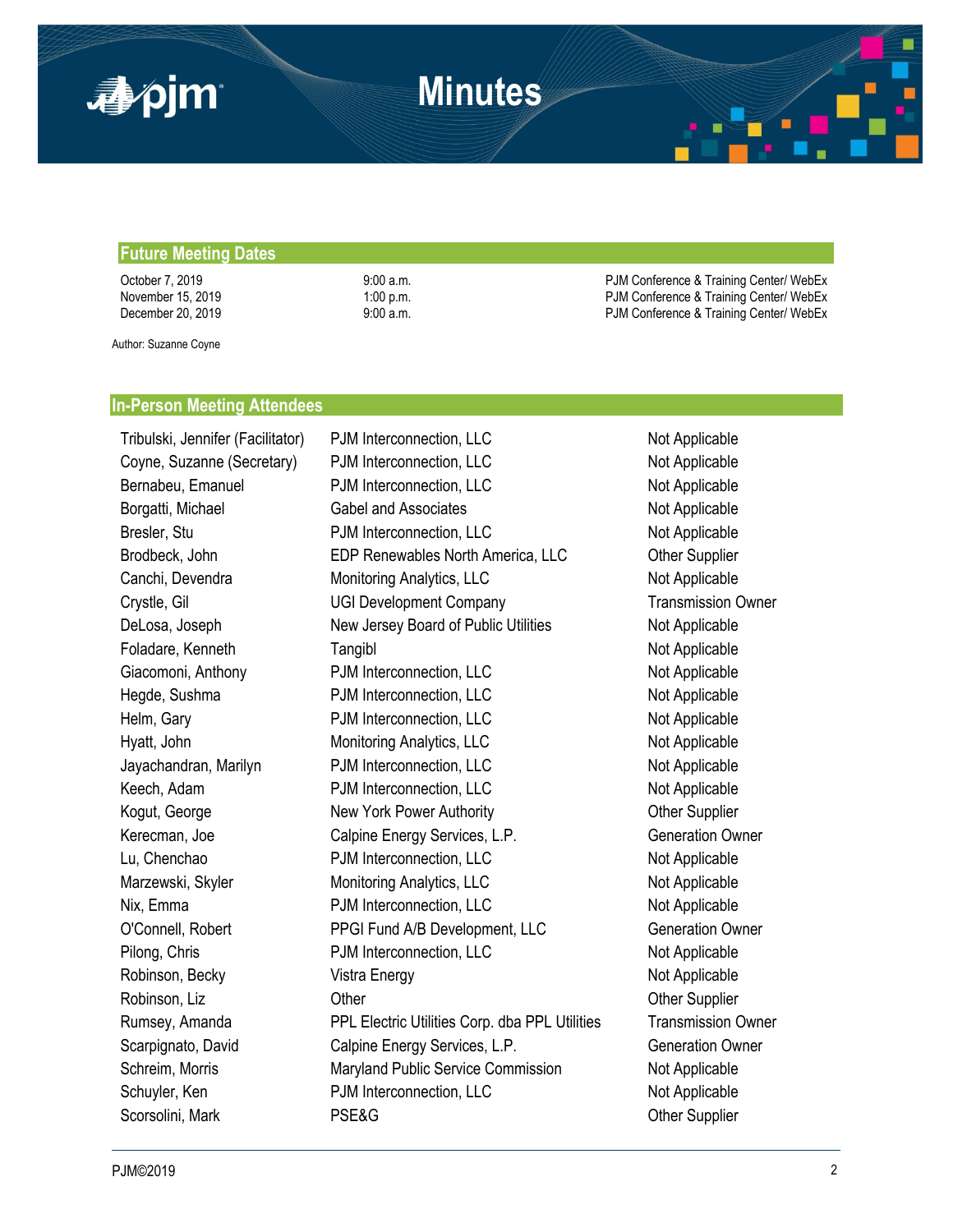

Sweeney, Rory **GT Power Group** GT Power Group Not Applicable Tacka, Natalie **Natalie 19th Connection, CLC** Not Applicable Not Applicable Widom, Stu **PJM Interconnection, LLC** Not Applicable Zakaria, Rama EDF - Environmental Defense Fund Not Applicable

### **WebEx Attendees**

Abdur-Rahman, Muhsin ABB Abdur-Rahman, Muhsin ABB Abdur-Rahman, Muhsin ABB Abdur-Rahman, Muhsin Abdur-Rahman, Muhsin A Hastings, David

Adams, Chris East Kentucky Power Cooperative, Inc. Transmission Owner Barry, Robert **Dep NJ.Gov CONOCITY Dep NJ.Gov Not Applicable** Benchek. Jim **American Transmission Systems, Inc.** Transmission Owner Bennett, Stephen **PJM Interconnection, LLC** Not Applicable Bevecqua, Anthony **New Jersey DEP** Not Applicable Brown, David **NJ Board of Public Utilities** Not Applicable Campbell, Bruce **EnergyConnect, Inc.** Campbell, Bruce **Campbell**, Bruce **Campbell**, Bruce **EnergyConnect**, Inc. Carmean, Greg Carmean, Greg Communication of Contract Carmean, Greg Communication of Applicable Chandler, Kent Office of the Attorney General, Kentucky End User Customer Chintapalli, Raj **BRENGILL** BP Energy Company **Changes** Company **Changes** Company **Changes** Company **Changes** Company Cleaver, Joseph Maryland Office of People's Counsel Not Applicable Coultas, Ann **Invenergy, LLC** Generation Owner Croop, Danielle **PJM Interconnection, LLC** Not Applicable Crystle, Gil **Canadia Company** UGI Development Company **Transmission Owner** D'Alessandris, Lou FirstEnergy Solutions Corp. Transmission Owner Dennis, Jeffery **Advanced Energy Economy, Inc.** Not Applicable Deshmukh, Rupa **Dep NJ.Gov** Not Applicable Not Applicable Domian, Christin **Duquesne Light Company Company** Transmission Owner Dugan, Chuck East Kentucky Power Cooperative, Inc. Transmission Owner fan, zhenyu PJM Interconnection, LLC Not Applicable Fazio, Danielle **Noble Americas Gas & Power Corp.** Complier Filomena, Guy Customized Energy Solutions, Ltd. Not Applicable Fitch, Neal **NRG Power Marketing LLC** Generation Owner Garnett, Bryan **Duke Energy Business Services LLC** Transmission Owner Gilani, Rehan ConEdison Energy, Inc Cones Cones Cones Cones Cones Cones Cones Cones Cones Cones Cones Cones Cones Cones Cones Cones Cones Cones Cones Cones Cones Cones Cones Cones Cones Cones Cones Cones Cones Cones Cones Hammons, Jeffrey **Environmental Law and Policy Center** Not Applicable Hasan, Prusha **Advanced Energy Economy, Inc.** Not Applicable Market Interconnection Consulting Services (MICS) Not Applicable Heinle, Frederick **End User Customer** Office of the People's Counsel **End User Customer** Heisey, Bradley **Molf Hills Energy, LLC** Generation Owner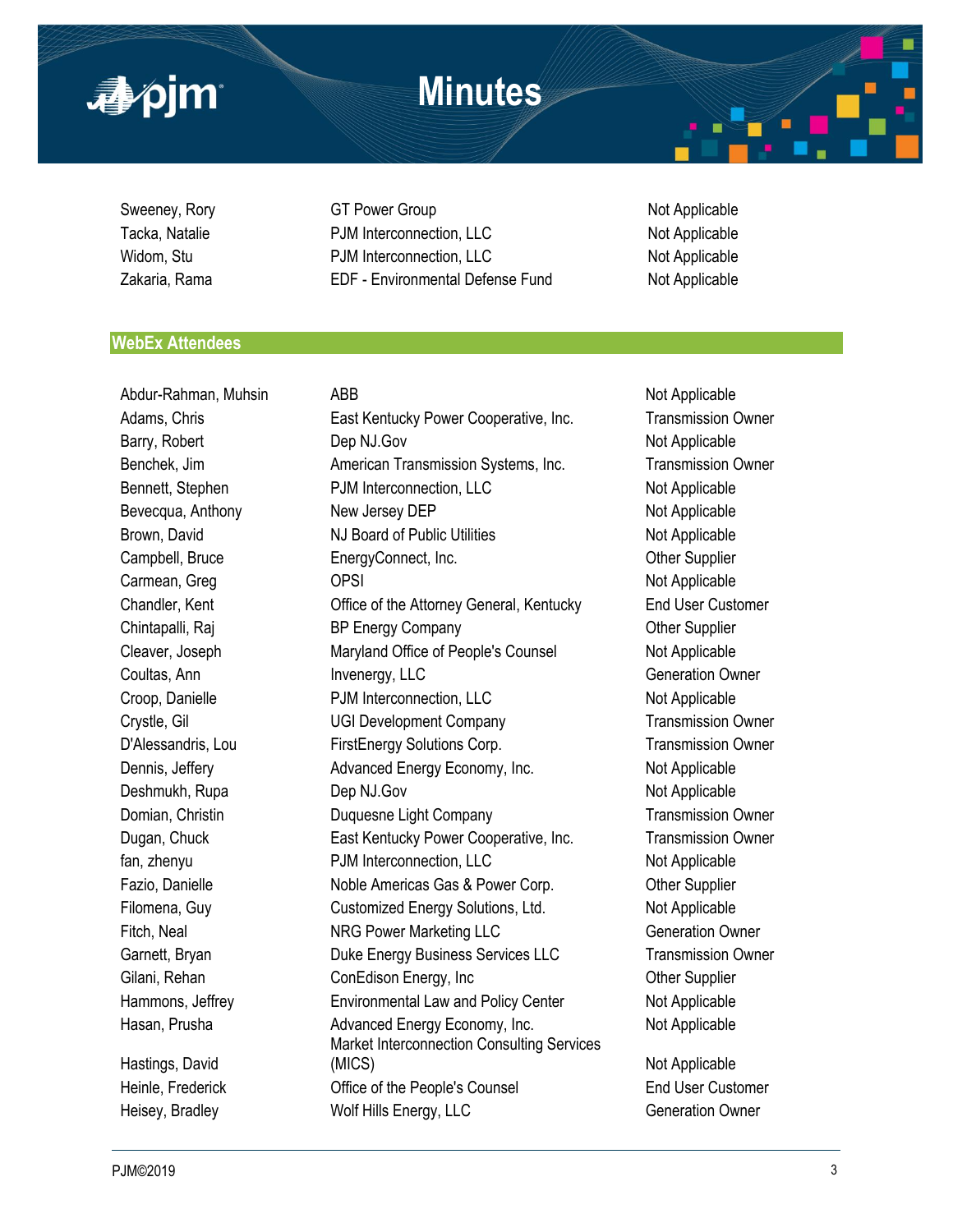

Helms, Joseph Rainbow Energy Marketing Corporation Other Supplier Hilderbrand, Rebecca **PJM** Interconnection, LLC Not Applicable Hoatson, Tom **Riverside Generating, LLC** Cher Supplier Hohenshilt, Jennifer Talen Energy Marketing, LLC Generation Owner Horning, Lynn Marie Customized Energy Solutions, Ltd. Not Applicable Horstmann, John Dayton Power & Light Company (The) Transmission Owner Huang, Jame **Rockland Electric Company Transmission Owner** Hudis, Gabriella **Frankling Communist Communist Communist Communist Communist Communist Communist Communist Communist Communist Communist Communist Communist Communist Communist Communist Communist Communist Communist Comm** Hutt, Daniel Public Service Electric & Gas Company Transmission Owner Hyzinski, Tom GT Power Group COM COME Not Applicable Janicki, Diane **Boston Energy Trading & Marketing, LLC** Generation Owner Jayachandran, Marilyn PJM Interconnection, LLC Not Applicable Johnson, Carl Customized Energy Solutions, Ltd. Not Applicable Jones, Ryan CCS Energy CCS Energy Context COMEN COMENCIES CONSUMING THE Supplier Kelly, Stephen **Brookfield Energy Marketing LP** Other Supplier Kilgallen, Kevin **Avangrid Renewables LLC** Generation Owner Kimmel, David **PJM** Interconnection, LLC Not Applicable Knotts, Pamela **delaware.gov** Not Applicable Kochonies, Karen **Morgan Stanley Capital Group, Inc.** Other Supplier Konschnik, Kate **Notel Constanting Constanting Duke University** Not Applicable Not Applicable Kozhuharov, Dimitar Delaware Municipal Electric Corporation, Inc. Electric Distributor Labella, Julie **Talen Energy Marketing, LLC** Generation Owner Lejcar, Jamie Allegheny Electric Cooperative, Inc. Electric Distributor Lithgow, Matthew **Carbon Pulse** Carbon Pulse Not Applicable Mabry, David **Mabry, David** McNees Wallace & Nurick LLC Not Applicable Mahila, Christopher **Public Utilities Commission of Ohio** Not Applicable Michael, Matthew **OPG** OPG Other Supplier Midgley, Sharon Exelon Business Services Company, LLC Transmission Owner Miscavage, Dave **PJM Interconnection, LLC** Not Applicable Munsch, Kristin **Not Applicable** Citiizens Utility Board **Not Applicable** Murphy, Shaun **PJM Interconnection, LLC** Not Applicable Norton, Chris **American Municipal Power, Inc.** Electric Distributor Noyes, Thomas **Example 20** delaware.gov **Not Applicable** Not Applicable Ondayko, Brock Appalachain Power Company Transmission Owner Patel, Keyurbhai **PJM Interconnection, LLC** Not Applicable Pelletier, Eveline **Not Applicable** Hydro-Quebec Not Applicable Not Applicable Sanders, Melanie Exelon Business Services Company, LLC Transmission Owner Sasser, Jonathan Customized Energy Solutions, Ltd.\* Not Applicable Shanker, Roy **H.Q. Energy Services (U.S.), Inc.** Other Supplier Silva, Patricio **ISO New England** Not Applicable